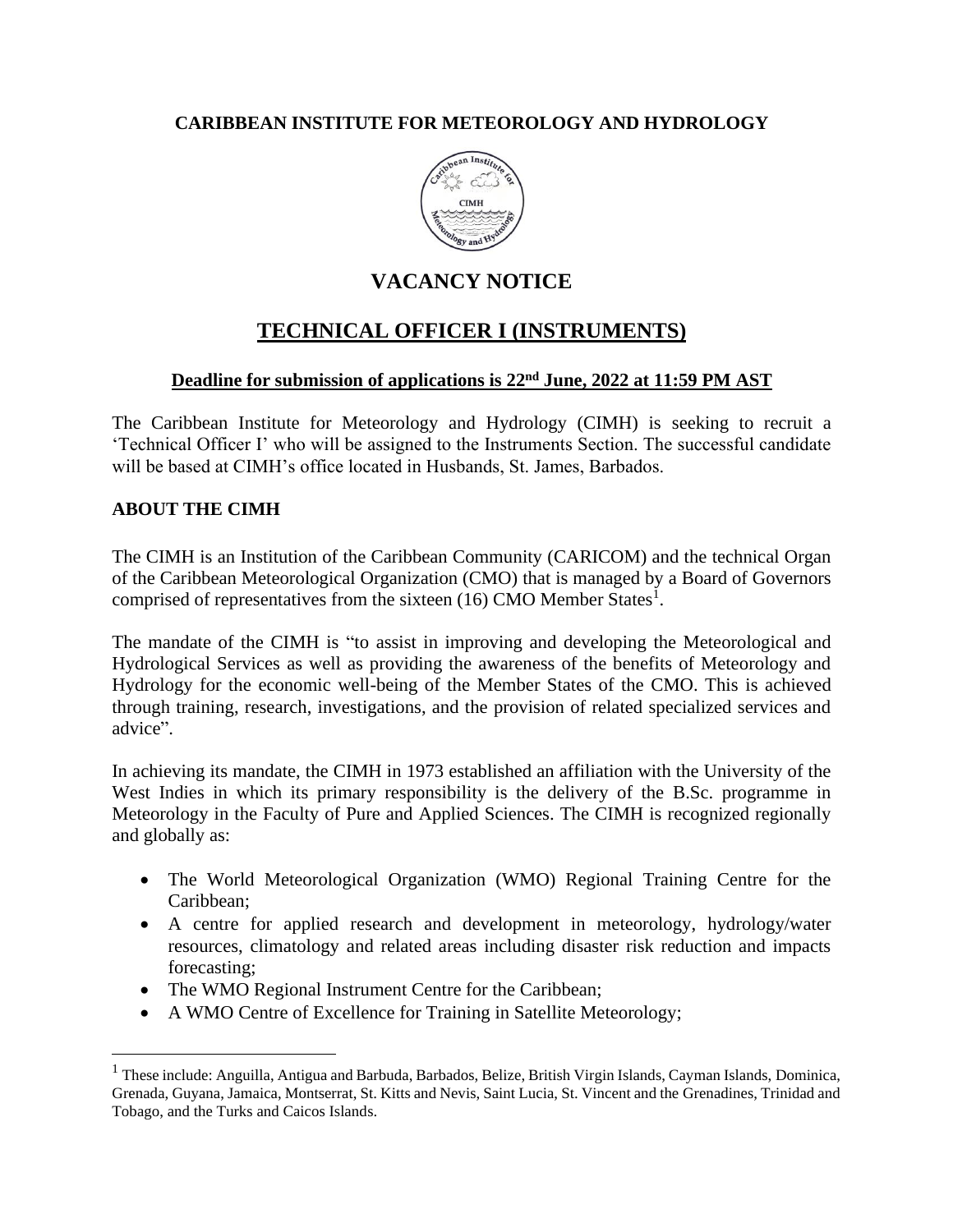- The WMO Regional Climate Centre (RCC) for the Caribbean;
- The Caribbean Centre for Climate and Environmental Simulations;
- The Climate Data Archive for CMO Member States:
- The Pan American Centre for the WMO Sand and Dust Storm Warning Advisory and Assessment System (SDS-WAS);
- Caribbean Regional Marine Forecast Support Centre;
- Advisor to governments of Member States.

### **SCOPE OF WORK**

The 'Technical Officer I' will report directly to the Chief Technical Officer. The incumbent will be required to enhance CIMH's capabilities in training as well as research and development for the Caribbean region through providing reliable and accurate technical solutions and advice, using innovative and up-to-date technologies and designs. The ability to manage activities under projects and contribute to business development opportunities is desirable.

## **KEY RESPONSIBILITIES**

- 1. Deliver and participate in instrument training programmes;
- 2. Source, install, calibrate and service field and laboratory equipment on behalf of CIMH and its affiliates;
- 3. Fabricate electronic and mechanical devices;
- 4. Participate in CIMH field activities;
- 5. Author research and development proposals; and
- 6. Represent CIMH at local, regional, and international meetings.

## **QUALIFICATIONS, EXPERIENCE AND OTHER REQUIREMENTS**

- 1. An undergraduate Degree in Electrical Engineering or Electronics;
- 2. A minimum of two (2) years' experience in the development and maintenance of electronic instruments; experience and working knowledge of basic troubleshooting and diagnosing issues with electronics and electrical components, and common programming languages (e.g., Python Programming Language; C, C++); experience in the delivery of training in areas of electronics and general science. In the absence of any relevant experience, on-thejob training will be provided.
- 3. Consideration may be given to persons with an undergraduate Degree in Meteorology or Hydrology and/or related fields and a strong background in electronics;
- 4. A valid passport or be eligible to acquire a passport from their national government;
- 5. A valid driver's license and be able to provide their driving history for insurance purposes if requested;
- 6. A valid Police Certificate of Character from jurisdictions where one previously resided.